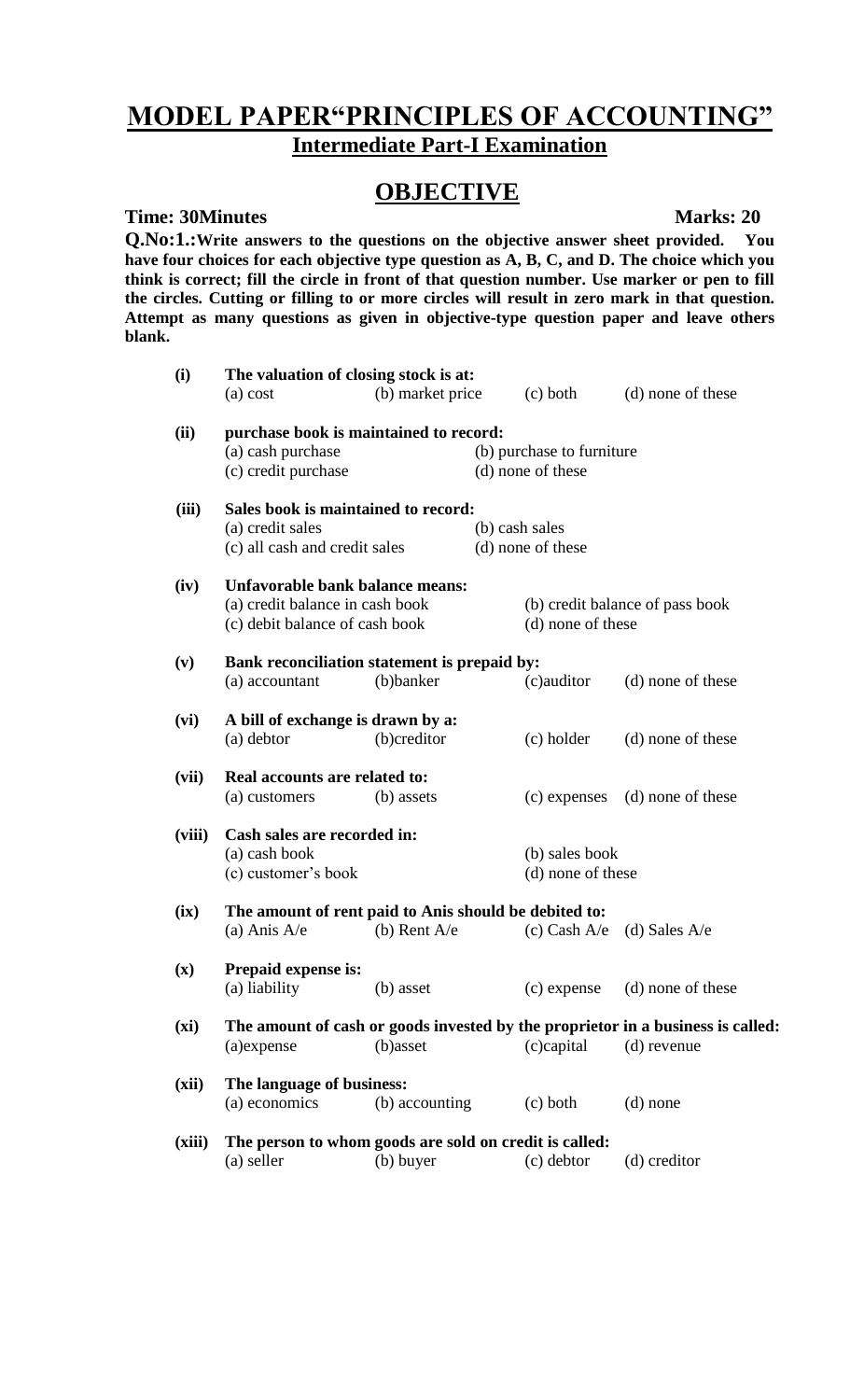| (xiv)                    | Discount received is a:                                                                  |                |  |                                              |                                  |
|--------------------------|------------------------------------------------------------------------------------------|----------------|--|----------------------------------------------|----------------------------------|
|                          | (a) asset                                                                                | (b) revenue    |  | (c) liability                                | (d) expense                      |
| $(\mathbf{x}\mathbf{v})$ | A person to whom the bill is drawn:<br>(a) drawer                                        | (b) drawee     |  | $(c)$ both                                   | $(d)$ none                       |
| (xvi)                    | Wrong addition is:<br>(a) error of omission<br>(c) error of principle                    |                |  | (b) error of commission<br>(d) none of these |                                  |
| (xvii)                   | When saleable goods are bought in a business it is said to be:<br>(a)sale                | (b) purchase   |  | $(c)$ goods                                  | $(d)$ none                       |
|                          | (xviii) Cash discount is provided on:<br>(a) sale<br>(c) prompt payment                  |                |  | (b) purchase<br>(d) all of these             |                                  |
| (xix)                    | Noting charges are paid when bill is:<br>$(a)$ met                                       | (b) discounted |  |                                              | (c) dishonored (d) none of these |
| $(\mathbf{X}\mathbf{X})$ | <b>Balance sheet is a statement of:</b><br>(a) assets<br>(c) both assets and liabilities |                |  | (b) liabilities<br>(d) none of these         |                                  |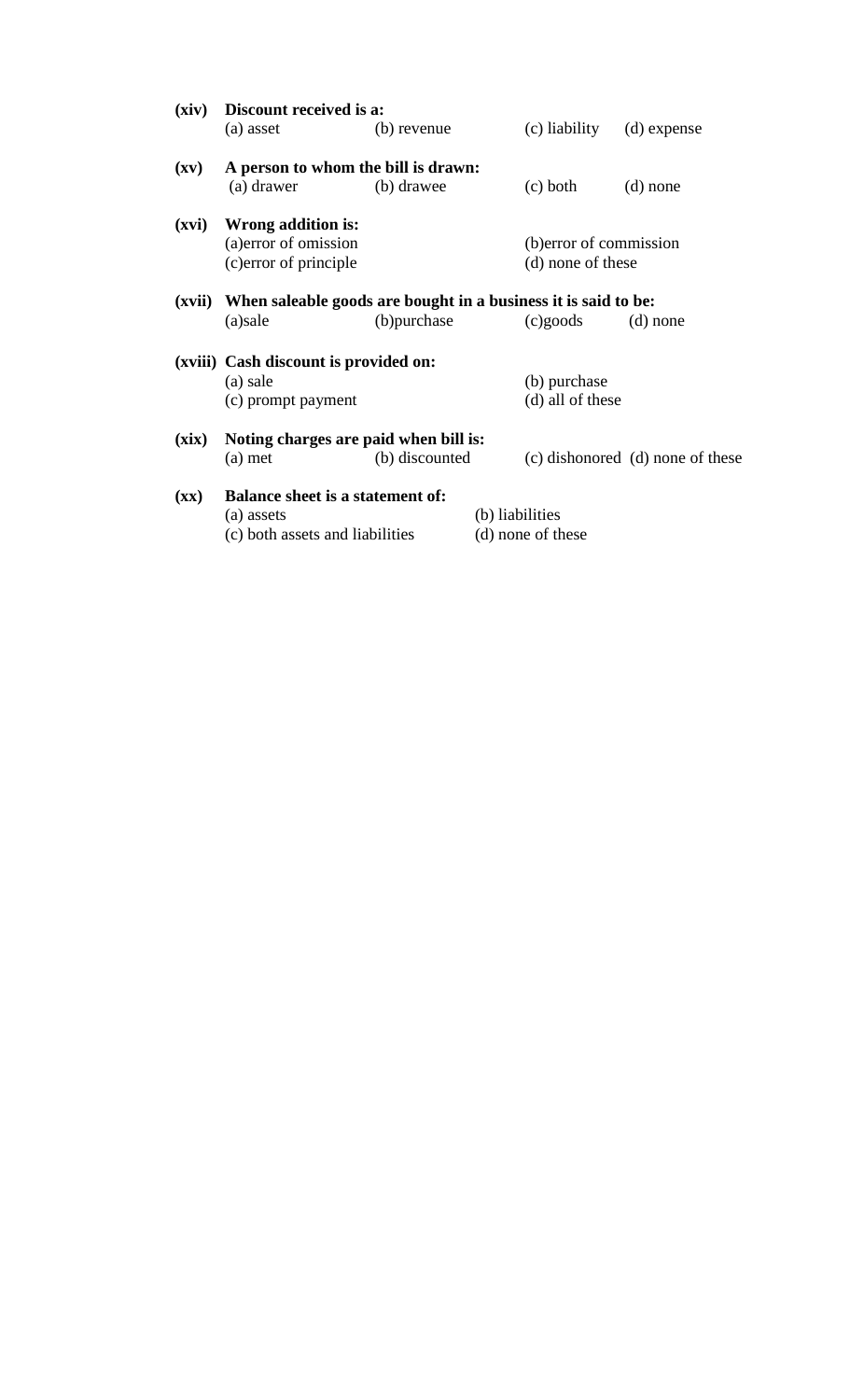## **MODEL PAPER"PRINCIPLES OF ACCOUNTING" Intermediate Part-I Examination**

## **SUBJECTIVE**

**Time: 2:30Hours Marks: 80**

## **PART**-**I**

|        | Q.No.2. Write short answers to any Eight (8) questions. | 16 |
|--------|---------------------------------------------------------|----|
| (i)    | What is meant by book-keeping?                          |    |
| (ii)   | Define Debtors.                                         |    |
| (iii)  | Define cash discount.                                   |    |
| (iv)   | Define equity.                                          |    |
| (v)    | Define voucher.                                         |    |
| (vi)   | Write down two differences of journal and ledger.       |    |
| (vii)  | Define Trial – Balance.                                 |    |
| (viii) | What is meant by Nominal Account?                       |    |
| (ix)   | What is credit balance?                                 |    |
| (x)    | Define Accounting Equation.                             |    |
| (xi)   | What is narration?                                      |    |
| (xii)  | What is compound Entry?                                 |    |
|        | Q.No.3. Write short answers to any Eight (8) questions. | 16 |
| (i)    | Define Bills of Exchange.                               |    |
| (ii)   | What are Accommodation bills of Exchange?               |    |
| (iii)  | What do you mean by Renewal of a bill?                  |    |
| (iv)   | Define Cheque.                                          |    |
| (v)    | Define promissory Note.                                 |    |
| (vi)   | Define Bank Reconciliation statement.                   |    |
| (vii)  | What do you mean by Un-presented Cheques?               |    |
| (viii) | What do you mean by Un-credited Cheques?                |    |
| (ix)   | Define debit Note.                                      |    |
| (x)    | Define credit Note.                                     |    |
| (xi)   | What is cash book?                                      |    |
| (xii)  | Define contra entry.                                    |    |
|        | Q.No.4. Write short answers to any Eight (9) questions. | 18 |
| (i)    | What is Trading Account?.                               |    |
| (ii)   | What are Direct Expenses?                               |    |
| (iii)  | What are current Liabilities?                           |    |
| (iv)   | What are contingent Liabilities.                        |    |
| (v)    | Define fixed Assets.                                    |    |
| (vi)   | What is profit and loss Account?                        |    |
| (vii)  | Define Accrued Expenses.                                |    |
| (viii) | Define Accrued Income.                                  |    |
| (ix)   | What do you mean by Capital Expenditure?                |    |
| (x)    | Define Revenue expenditures $\&$ give three examples.   |    |

- (xi) What are deferred revenue expenditures?
- (xii) What is suspense Account?
- (xiii) What are errors of principles?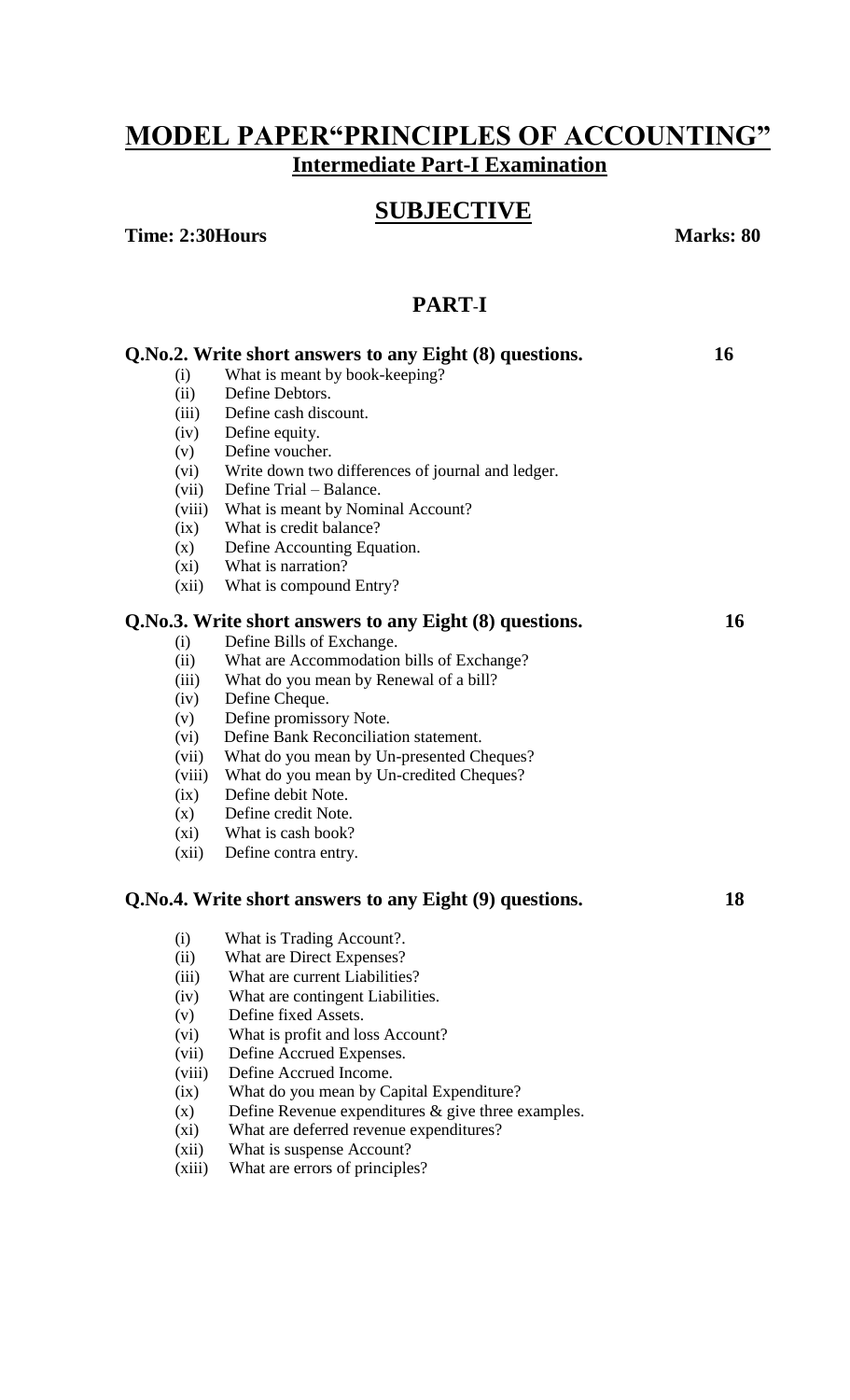### **PART**-**II**

### Note: - Attempt any THREE questions. (10x3)=30

Q.No.5. Arif sold goods to Aslam for Rs 6000/- on 1<sup>st</sup> January 2006. Arif drew and Aslam accepted a bill for the amount for three months on the same date. Arif discounted the bill from his bank at 12% p.a. On the due date the bill was dishonoured and bank paid Rs 50/- for noting charges.

Pass journal entries in both parties books.

#### **Q.No.6. From the following particulars, ascertained from the books of M/S Usama & Co. on31st March, 2006 you are required to prepare bank reconciliation statement.**

- (i) Balance as per pass book (overdraft) Rs. 5450/-
- (ii) Interest on investment Rs.1800/- collected by bank but not recorded in cash book.
- (iii) Uncredited chaques Rs.2500/-
- (iv) Unpresented cheques Rs.1500/-
- (v) Bank charges charged by bank Rs.50/- not recorded in cash book.
- (vi) Interest on overdraft Rs.200/- debited in Pass book not recorded in cash book.

### **Q.No.7. Give the necessary journal entries to correct the following errors:**

- (i) Bought goods for Rs.500 has been wrongly debited to furniture account.
- (ii) Rs.400 received from Hamza wrongly entered as from Hassan.
- (iii) A bill for Rs.2000 for plant sold to Asim was credited to sales account.
- (iv) Goods to the value of Rs.1500/- were returned by Ammar but return was not recorded in the books.
- (v) Salary Rs.2000 paid to Clerk debited to his personal account.

#### **Q.No.8. State with reasons which of the following items are capital or revenue:**

- (i) Cost of replacement of an old and worn out part of plant.
- (ii) Cost of good-will.
- (iii) Repair charges of machinery.
- (iv) Interest on loan borrowed for business.
- (v) Legal expenses incurred on income tax appeal.
- **Q.No.9. Prepare a trading and profit and loss account for the year ended 31 December, 2005 and a Balance sheet as at that date of Mohsin.**

|                             | $\mathbf{Rs}$ . | Rs.    |
|-----------------------------|-----------------|--------|
| Capital                     |                 | 50000  |
| Machinery                   | 7600            |        |
| Purchases                   | 104000          |        |
| Freight                     | 300             |        |
| Carriage in                 | 700             |        |
| Returns                     | 2400            | 3200   |
| Wages                       | 7000            |        |
| Drawing                     | 3000            |        |
| Sales                       |                 | 132000 |
| Salaries                    | 6500            |        |
| Rent                        | 2000            |        |
| Debtors and creditors       | 64000           | 68000  |
| Stock $(1 -1 - 2005)$       | 10000           |        |
| Bill receivable and payable | 2700            | 4600   |
| Cash in hand                | 27400           |        |
| Cash at bank                | 20200           |        |
|                             | 257800          | 257800 |

#### Adjustment:

(i) Stock at the end of the year Rs. 8000.

(ii) Salaries outstanding Rs.200.

(iii) Depreciation on machinery 10% P.A.

(iv) Prepaid rent Rs. 400.